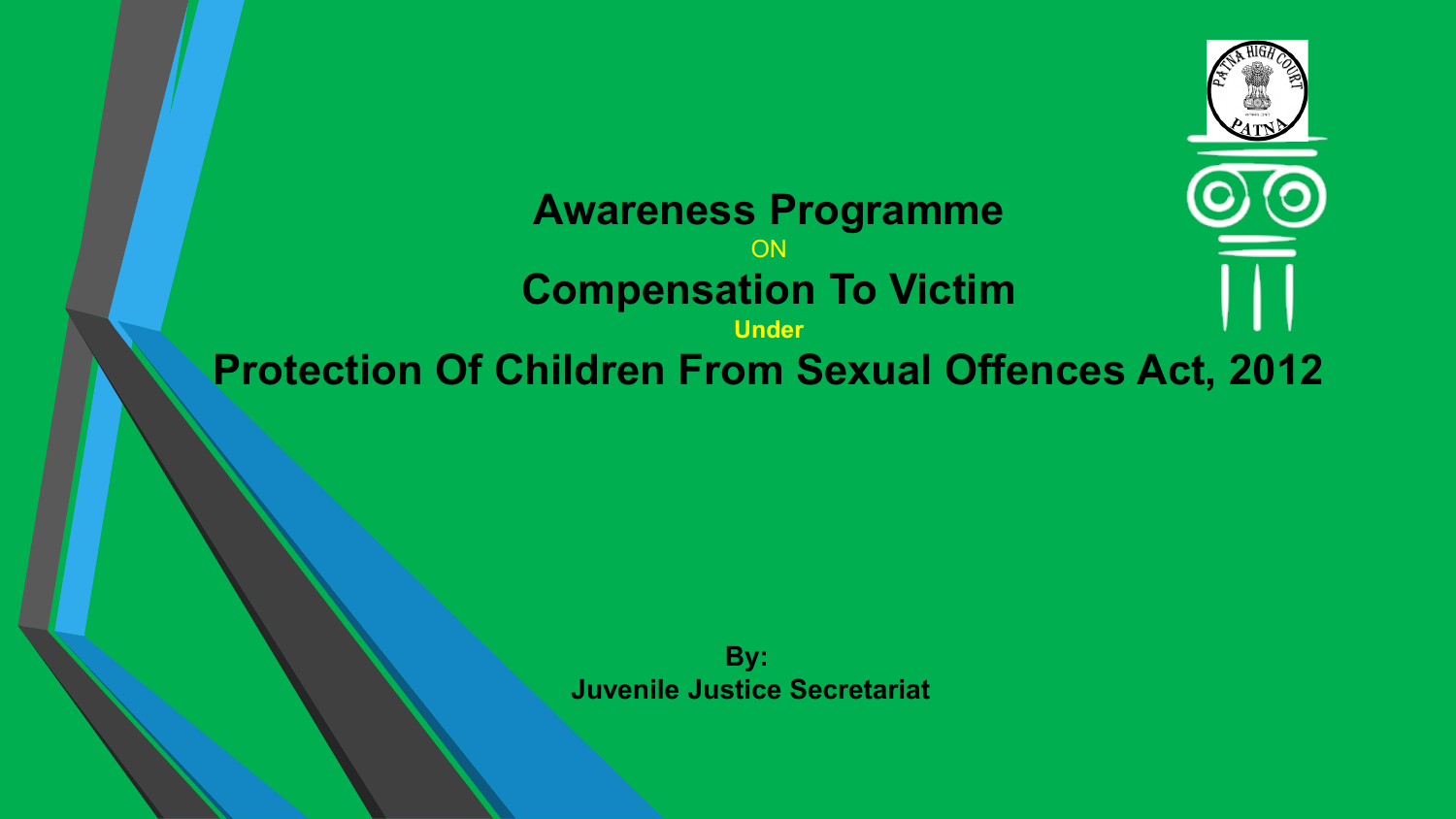

# **Meaning of compensation**



❑ The term 'Compensation' means amend for the loss sustained.

- ❑ Compensation is anything given to make things equivalent, a thing given to make amends for loss, recompense, remuneration or bay.
- ❑ It is counter balancing of the victim's sufferings and loss that result from victimization.
- ❖ **The rationale or basis for compensation may be the following three perspective:**
	- 1. As an additional type of social insurance.
	- 2. As an welfare measure another facet of the Government/Public assistance of the Unprivileged.

3. A way of meeting an overlooked governmental obligation to all citizens.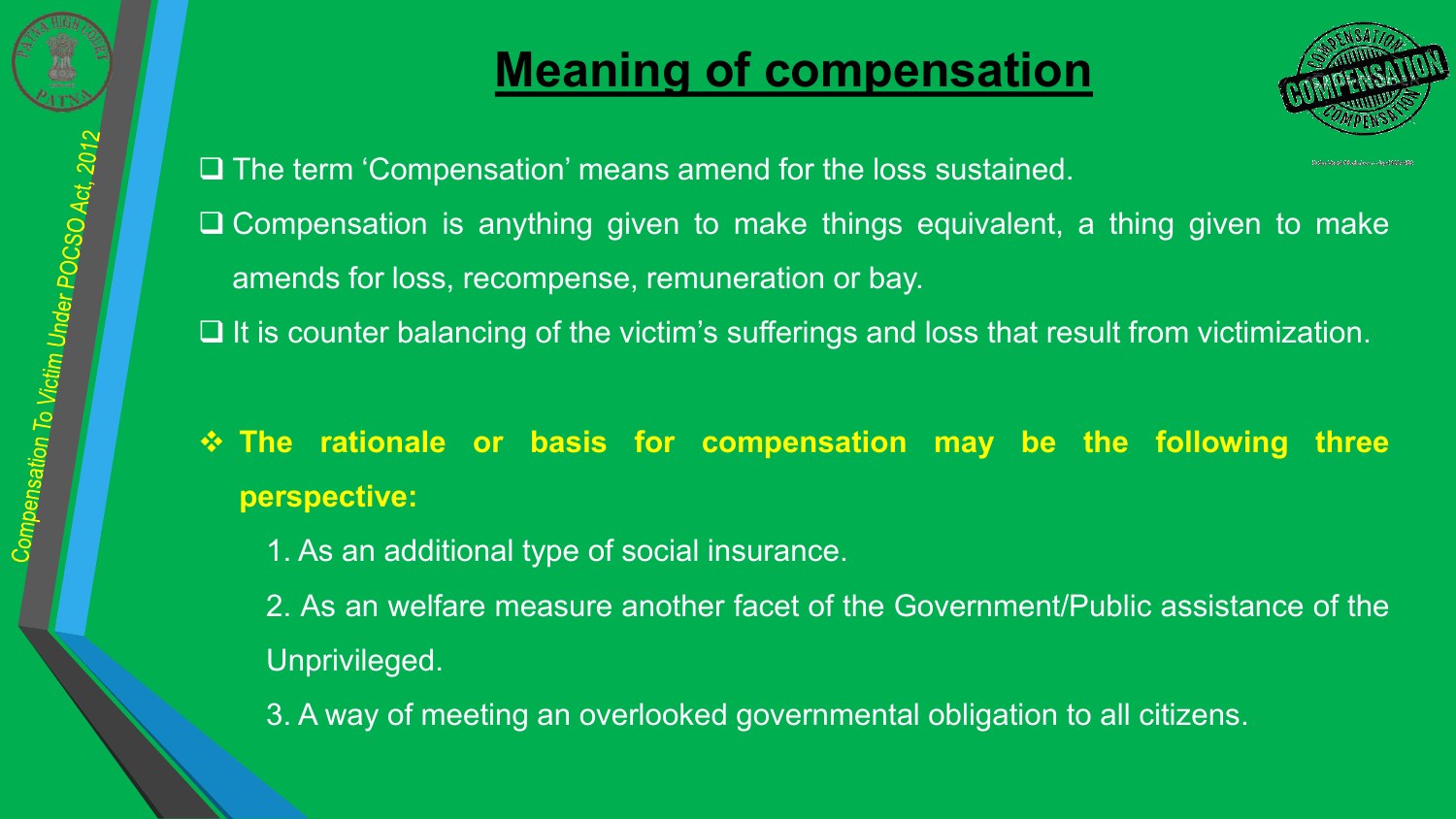





# **SECTION 2 (wa) of Code of Criminal Procedure, 1973 r/w SECTION 2 (2)**

**of the POCSO Act, 2012**

"victim" means a person who has suffered any loss or injury caused by reason of the act or omission for which the accused person has been charged

and the expression "victim" includes his or her guardian or legal heir**.**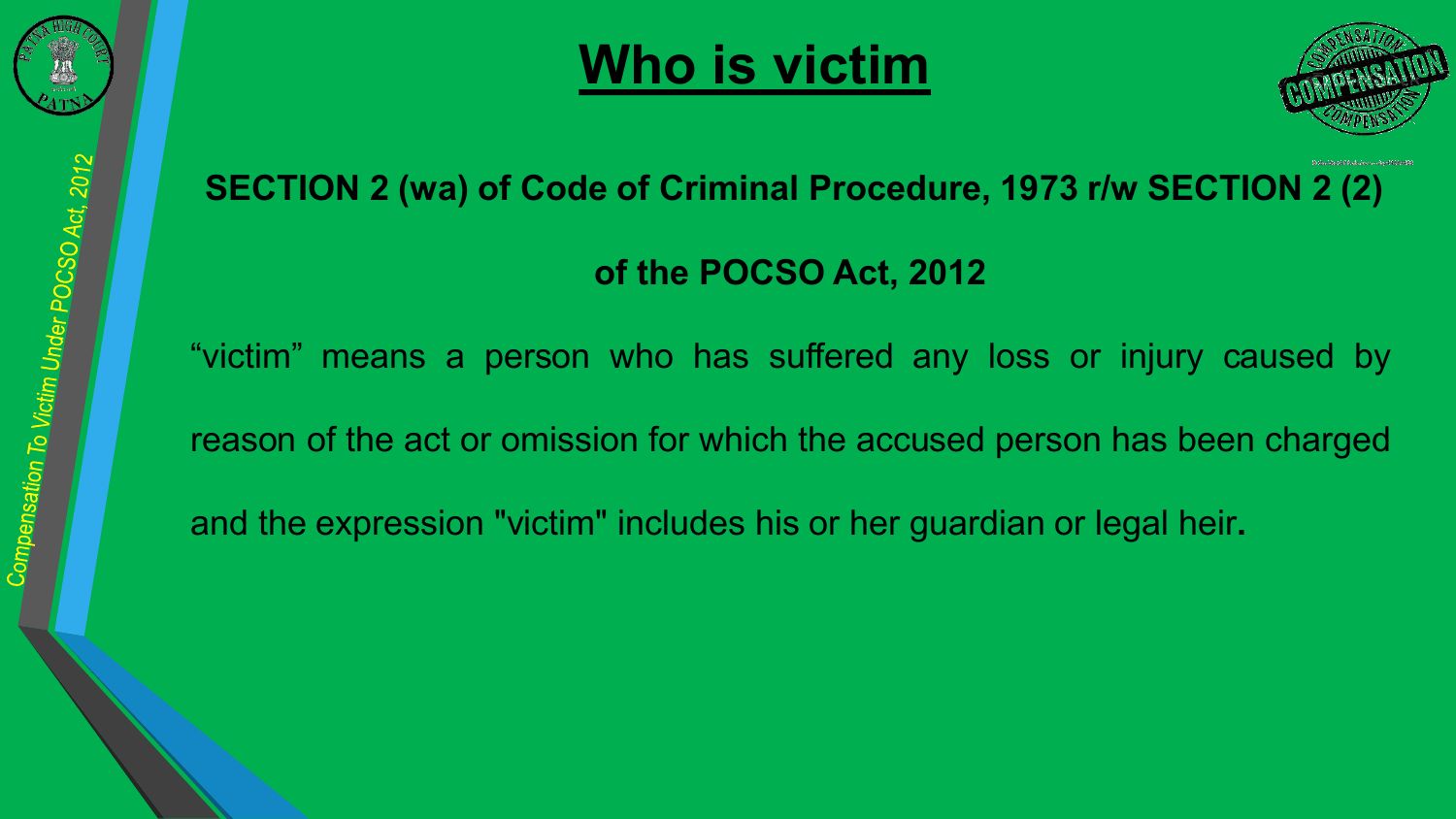





### **Section 33(8) states :**

**In appropriate cases, the Special Court may, in addition to the punishment, direct payment of such compensation as may be prescribed to the child for any physical or mental trauma caused to him or for immediate rehabilitation of such child.**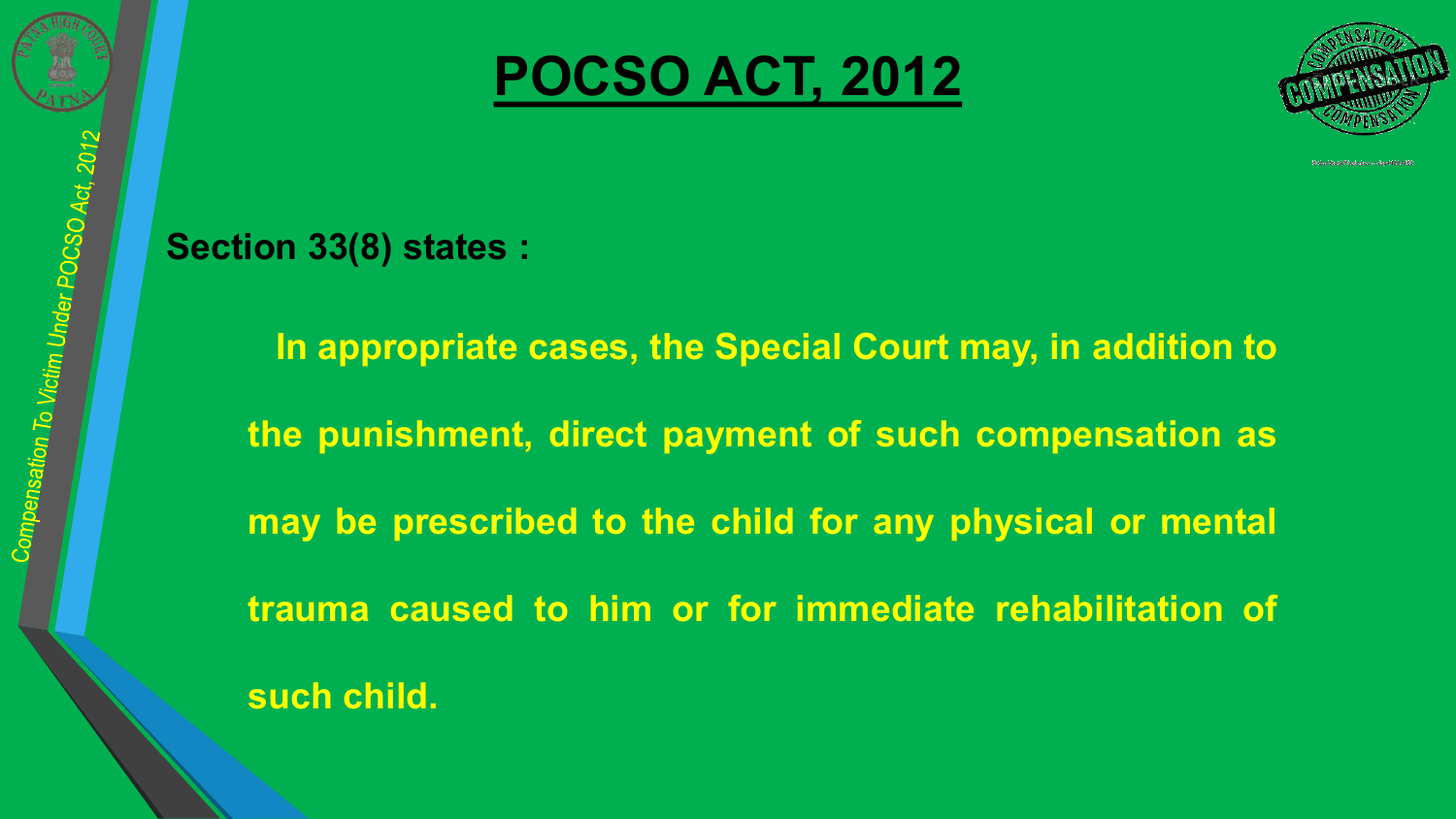

# **Categories of Compensation**



## ❑ **Immediate Compensation/Specific Relief.**

▪ **Under Rule 8 of the POCSO Rules, 2020.**

❑ **Interim Compensation.**

- **Under Rule 9(1) of the POCSO Rules, 2020.**
- ❑ **Final Compensation.**
	- **under sub-section (8) of section 33 of the Act read with subsections (2) and (3) of section 357A of the Code of Criminal Procedure, 1973 (2 of 1974)**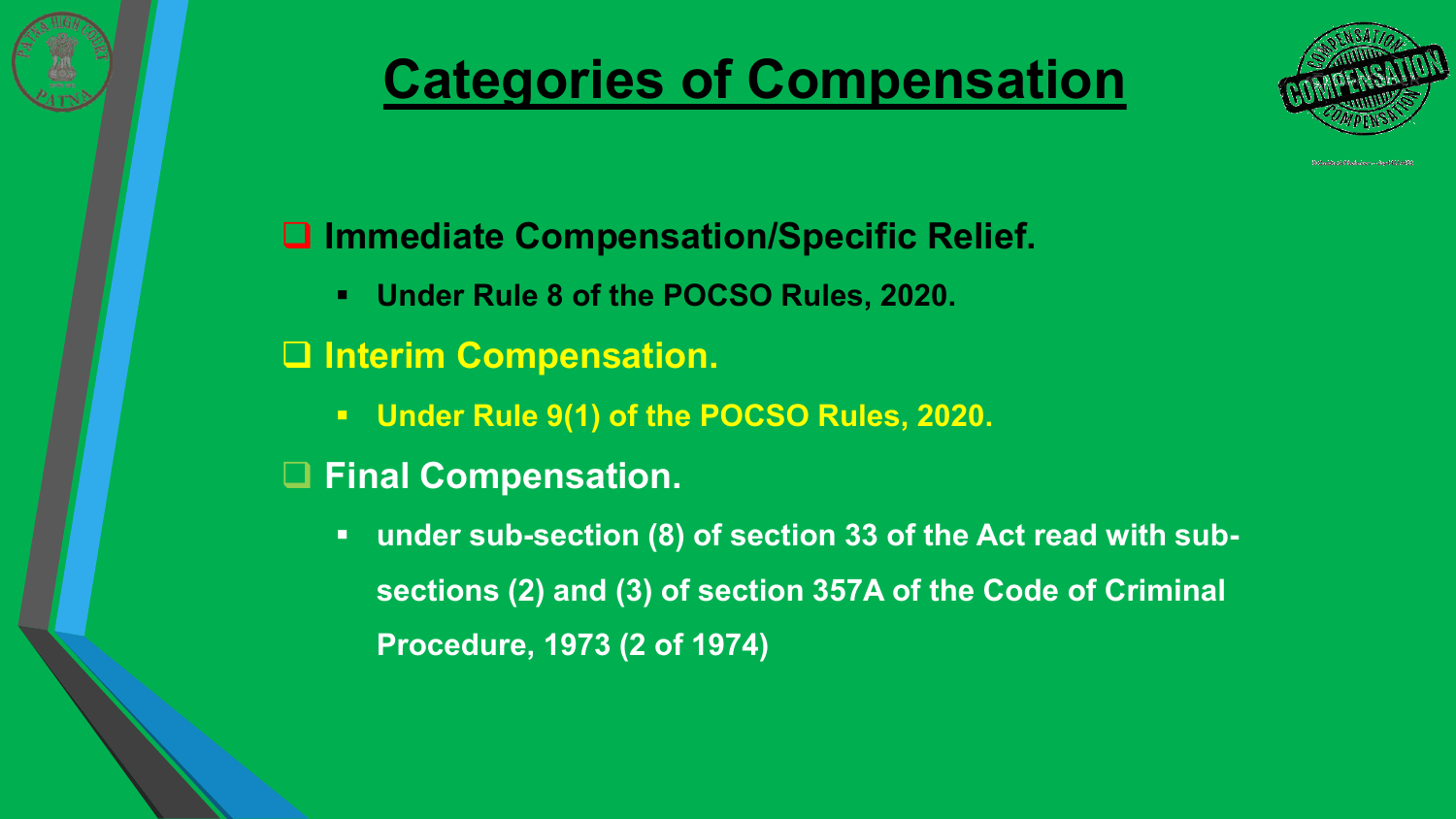

# **Immediate Compensation/Specific Relief**



❑ **PROVISION: Under Rule 8 of the POCSO Rules, 2020.** ❑ **PURPOSE :**

▪ **For Contingencies such as food, clothes, transport and other essential needs.**

❑ **ASSESSEMENT OF REQUIREMENT & RECOMMENDATION WILL BE MADE BY**:

▪ **Child Welfare Committee.**

❑ **WHO WILL PAY:**

- **District Legal Services Authority u/s 357A of Cr.P.C.; OR,**
- **District Child Protection Unit out of such funds placed at their disposal by State.; OR,**
- **Juvenile Justice Fund maintained u/s 105 of the J.J. Act, 2015.** ❑ **TIME LIMIT FOR SUCH IMMEDIATE PAYMENT:**
	- **Within a week of receipt of recommendation from the CWC**.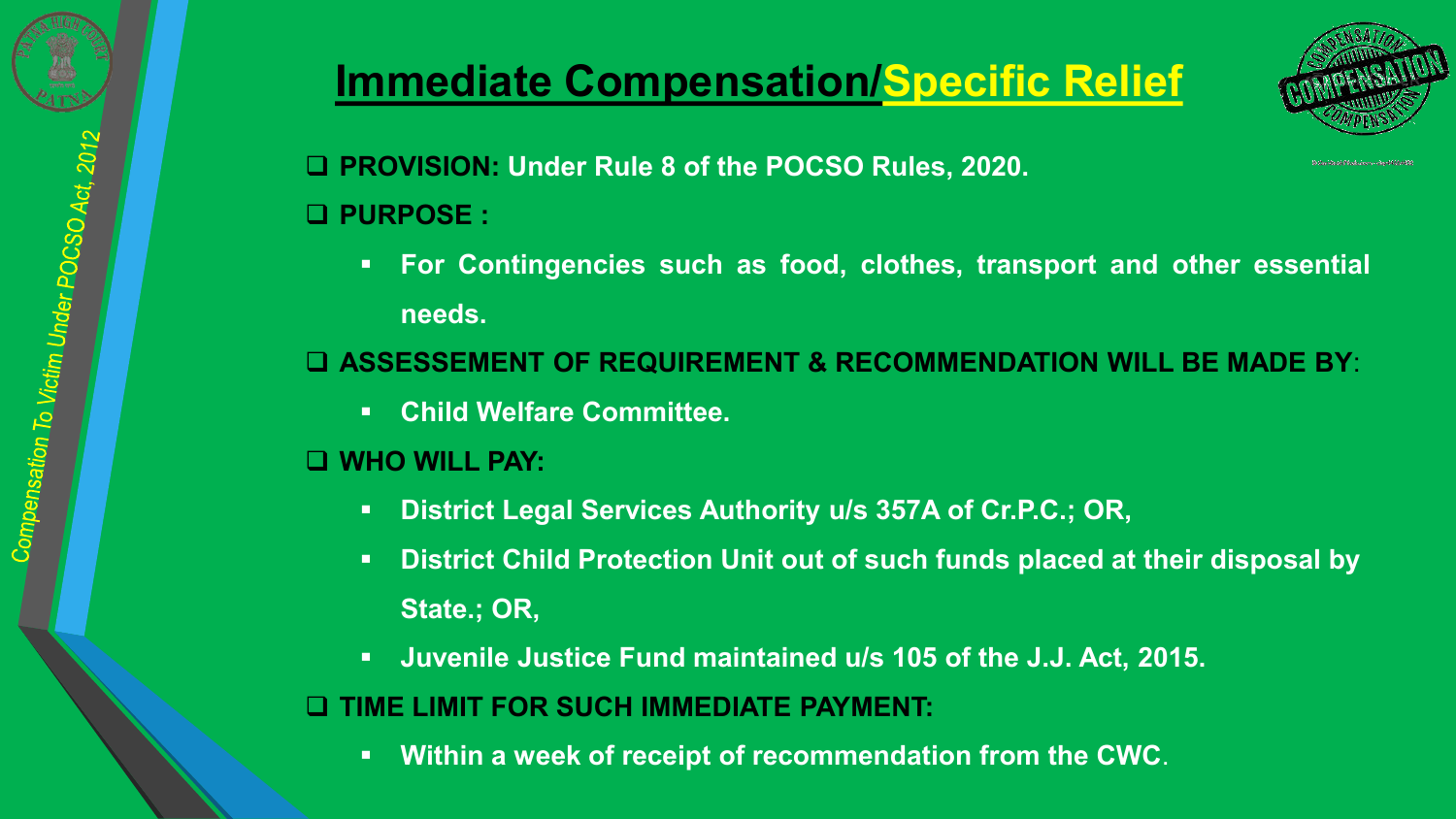

# **INTERIM COMPENSATION**

- ❑ **PROVISION**: **Under Rule 9(1) of the POCSO Rules, 2020.**
- ❑ **PURPOSE**: **To meet the needs of the child for relief or rehabilitation**.
- ❑ **STAGE: At any stage after registration of the First Information Report.**
- ❑ **WHO WILL ORDER**: **The Special Court.**
- ❑ **MODE OF CLAIM:**
	- ❑ **The Special Court on its OWN; OR,**
	- ❑ **on an application filed by or on behalf of the child.**
- ❑ **FROM WHICH FUND:**
	- ❑ **From the same fund as provided for payment of final compensation as the same has to be adjusted at the time of final compensation.**
- ❑ **ADJUSTMENT: Such interim compensation paid to the child shall be adjusted against the final compensation, if any.**

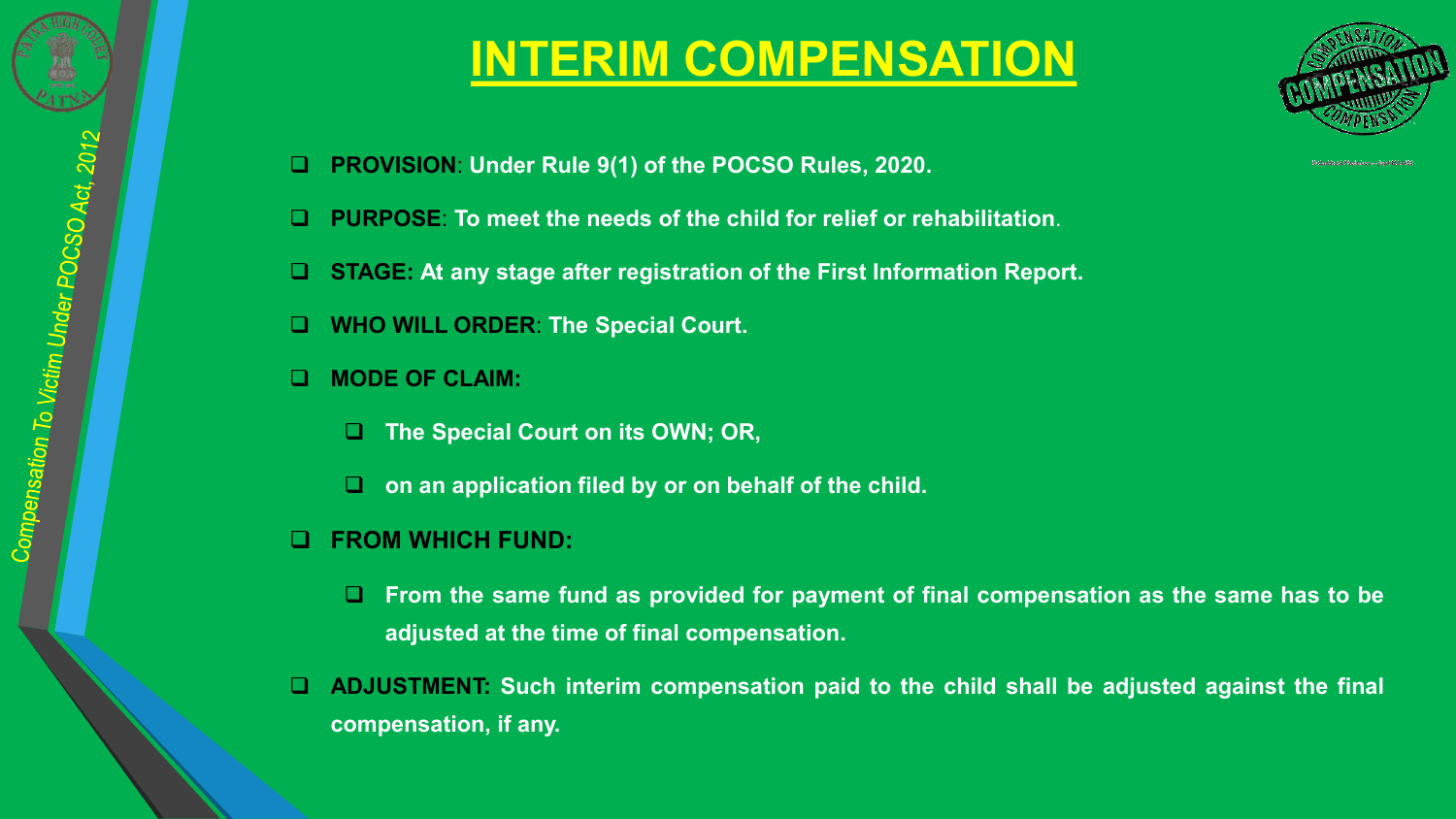

# **FINAL COMPENSATION**

❑ **PROVISION**: **Under Rule 9(2) of the POCSO Rules, 2020.**



- ❑ **PURPOSE**: **To Compensate the Loss and Injury Suffered as a Result of that Offence as well as to Meet the Needs of the Child for Relief or Rehabilitation.**
- ❑ **STAGE: At the Time of Disposal of the Case.**
- ❑ **RESULT OF THE JUDGMENT IS IMMATERIAL FOR GRANTING COMPENSATION: Where the accused is convicted, or where the case ends in acquittal or discharge, or the accused is not traced or identified.**
- ❑ **WHO WILL ORDER: The Special Court having Opinion that the child has suffered loss or injury as a result of that offence.**
- ❑ **MODE OF CLAIM:**
	- ❑ **The Special Court on its OWN; OR,**
		- ❑ **on an application filed by or on behalf of the child.**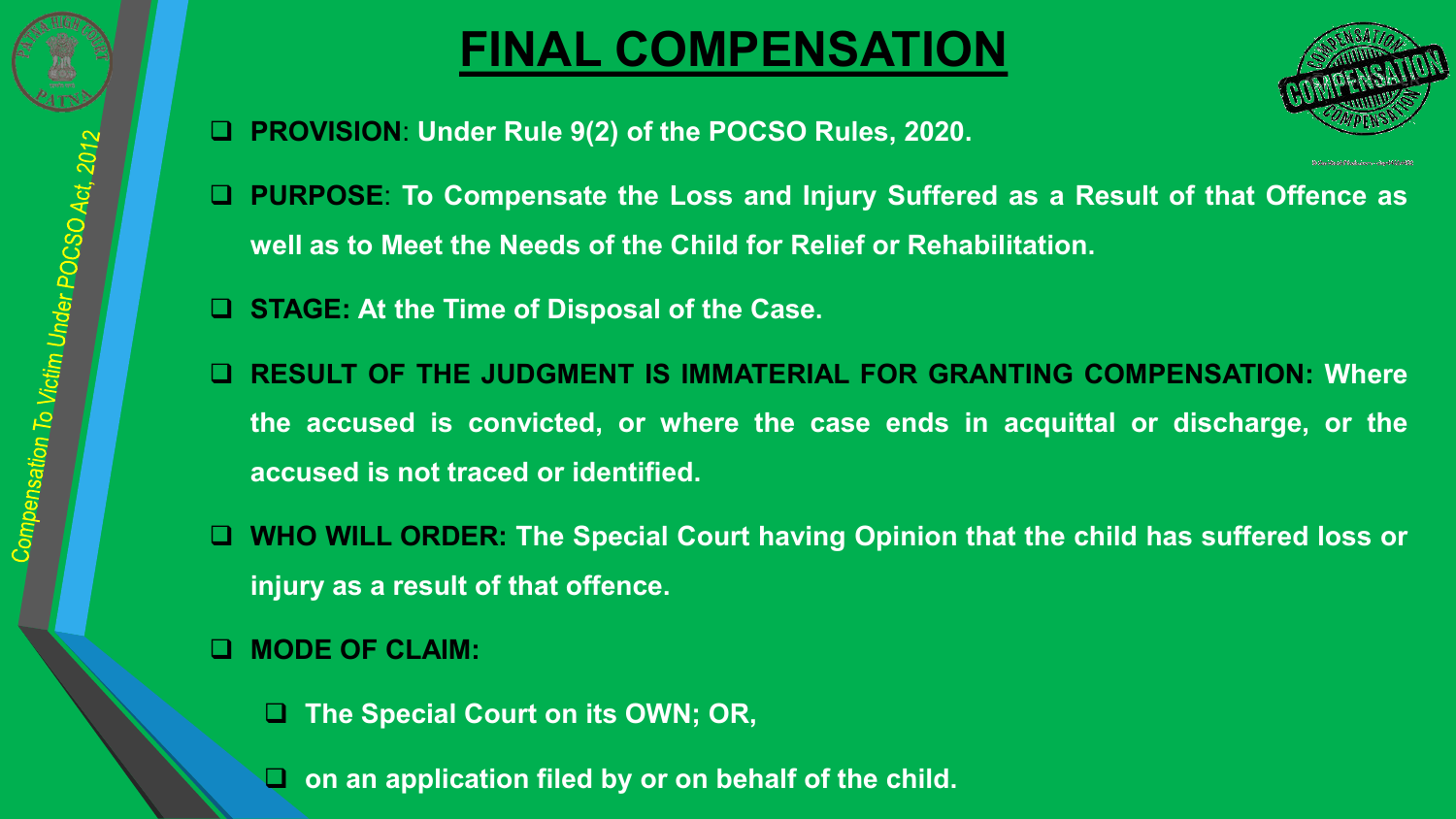

# **FINAL COMPENSATION**



### ❖ **BY WHOM THE INTERIM & FINAL COMPENSATION WILL BE PAID**

- ❖ **Under Rule 9(4) of the POCSO Rules, 2020**
	- ❖ **By the State Government**

### ❖ **FROM WHICH FUND**

- ❖ **from the Victims Compensation Fund or**
- ❖ **other scheme or**
- ❖ **fund established by it for the purposes of compensating and rehabilitating victims under section 357A of the Code of Criminal Procedure, 1973 or any other law for the time being in force, or,**
- ❖ **where such fund or scheme does not exist, by the State Government.**

### ❖ **TIME LIMIT FOR PAYMENT : Under Rule 9(5) of the POCSO Rules, 2020**

❖ **The State Government shall pay the compensation ordered by the Special Court within 30 days of receipt of such order.**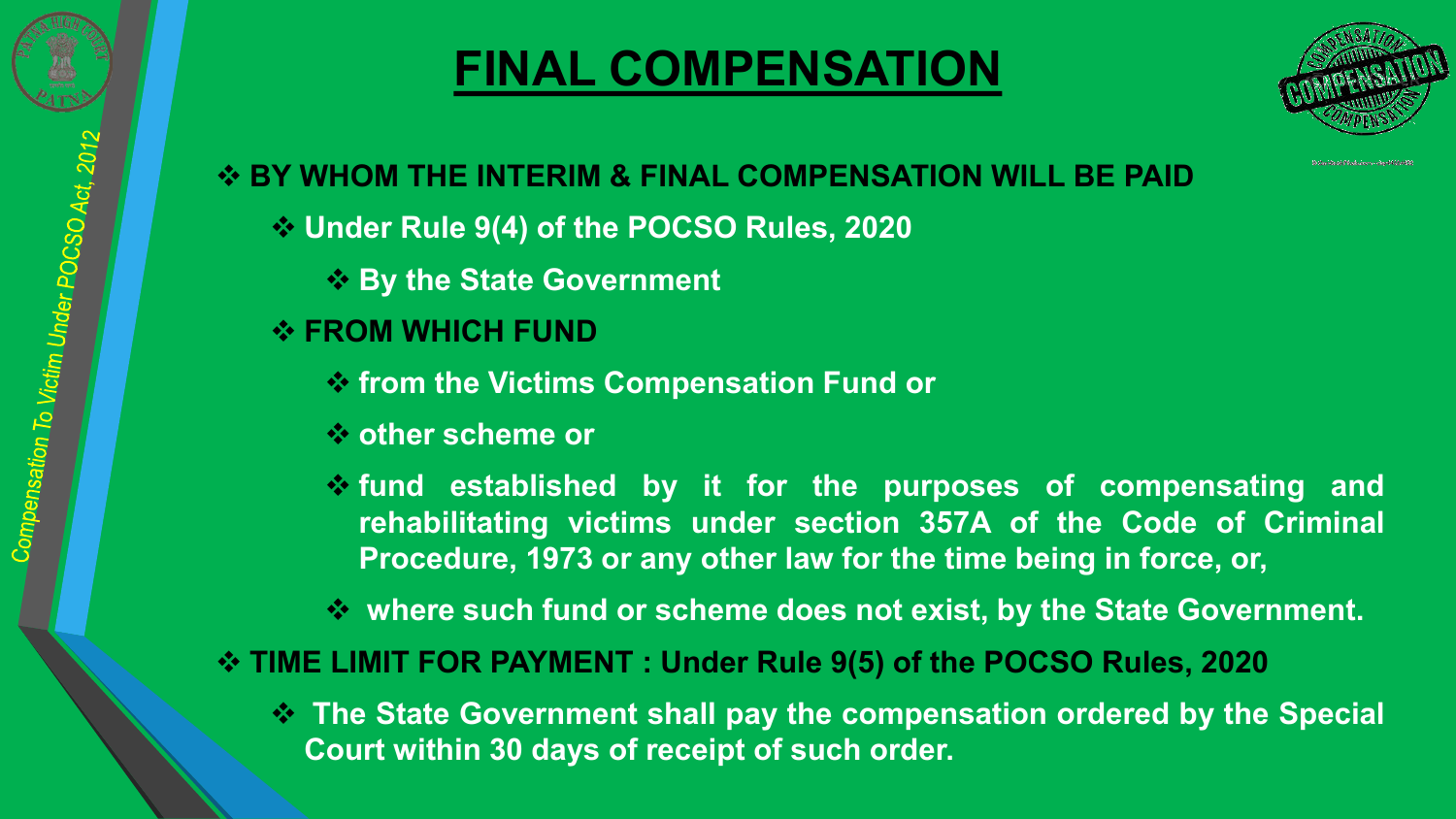# **Relevant Factors To Be Considered While Granting Compensation**



**Rule 9(3) of the POCSO Rules, 2020 – Where the Special Court, under sub-section (8) of section 33 of the Act read with sub-sections (2) and (3) of section 357A of the Code of Criminal Procedure, 1973 (2 of 1974) makes a direction for the award of compensation to the victim, it shall take into account all relevant factors relating to the loss or injury caused to the victim, including the following:-**

- **(i) type of abuse, gravity of the offence and the severity of the mental or physical harm or injury suffered by the child;**
- **(ii) the expenditure incurred or likely to be incurred on child's medical treatment for physical or mental health or on both;**
- **(iii) loss of educational opportunity as a consequence of the offence, including absence from school due to mental trauma, bodily injury, medical treatment, investigation and trial of the offence, or any other reason;**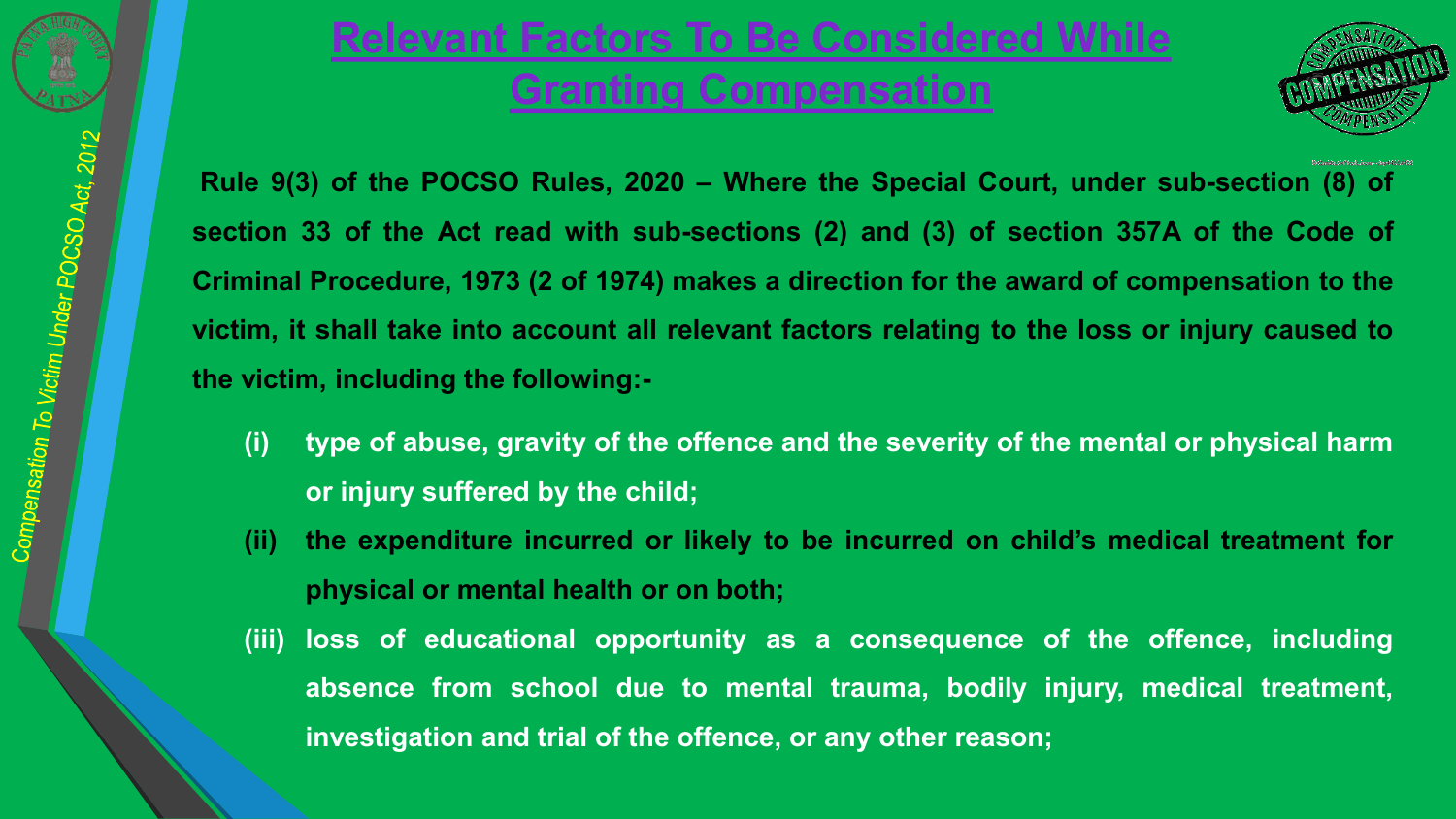### **Relevant Factors To Be Considered While Granting Compensation**

**(iv) loss of employment as a result of the offence, including absence from place of employment due to mental trauma, bodily injury, medical treatment, investigation and trial of the offence, or any other reason;**

**(v) the relationship of the child to the offender, if any;**

**(vi) whether the abuse was a single isolated incidence or whether the abuse took place over a period of time;**

**(vii) whether the child became pregnant as a result of the offence;**

**(viii) whether the child contracted a sexually transmitted disease (STD) as a result of the offence;**

**(ix) whether the child contracted human immunodeficiency virus (HIV) as a result of the offence;**

**(x) any disability suffered by the child as a result of the offence;**

**(xi) financial condition of the child against whom the offence has been committed so as to determine such child's need for rehabilitation;**

**(xii) any other factor that the Special Court may consider to be relevant.**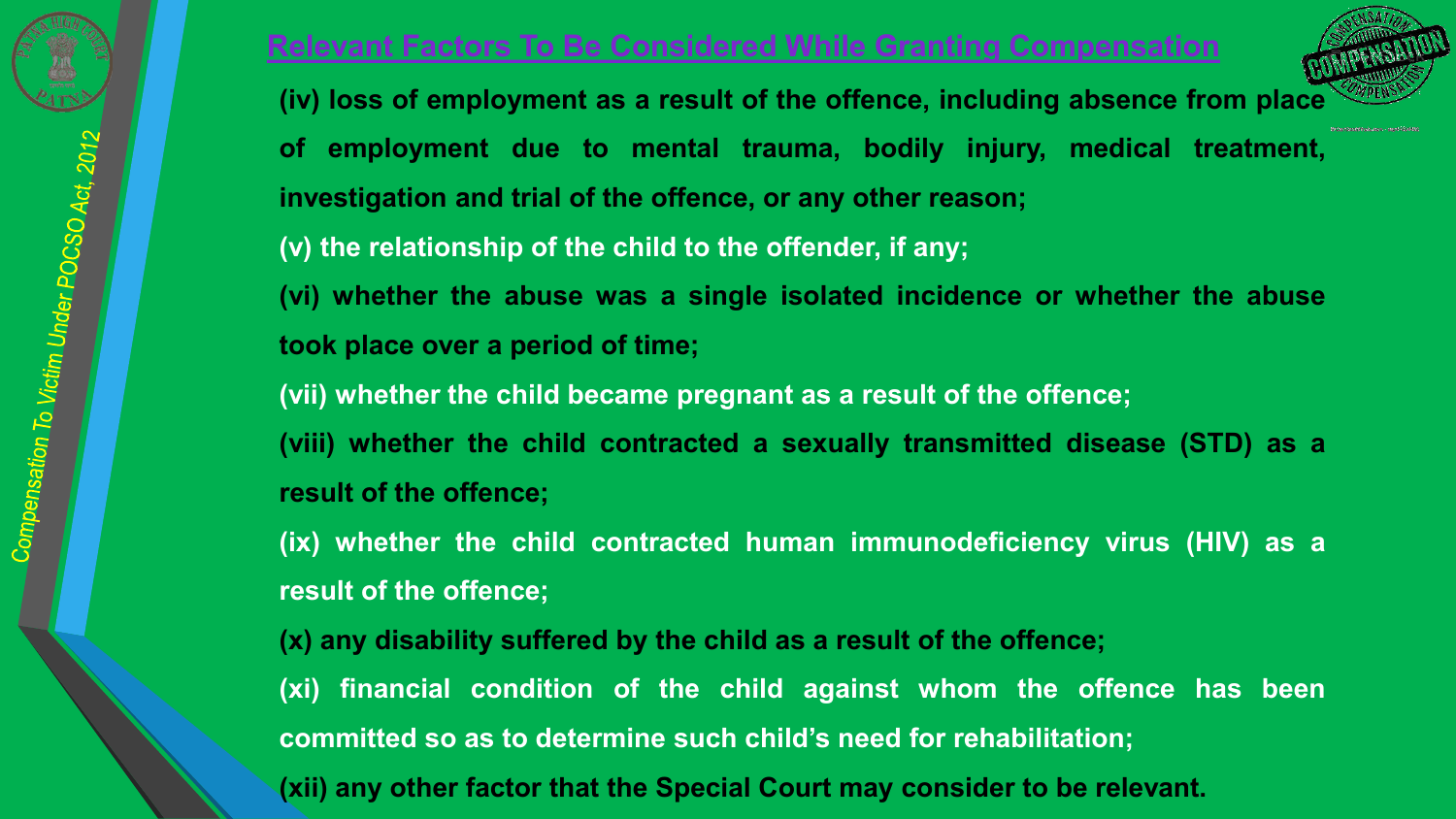

# **Entitlement of victim for relief under any other rules or scheme**



## ❖**Rule 9(6) of the POCSO Rules, 2020 provides that –**

❑ Nothing in these rules shall prevent a child or child's parent or guardian or any other person in whom the child has trust and confidence from submitting an application for seeking relief under any other rules or scheme of the Central Government or State Government.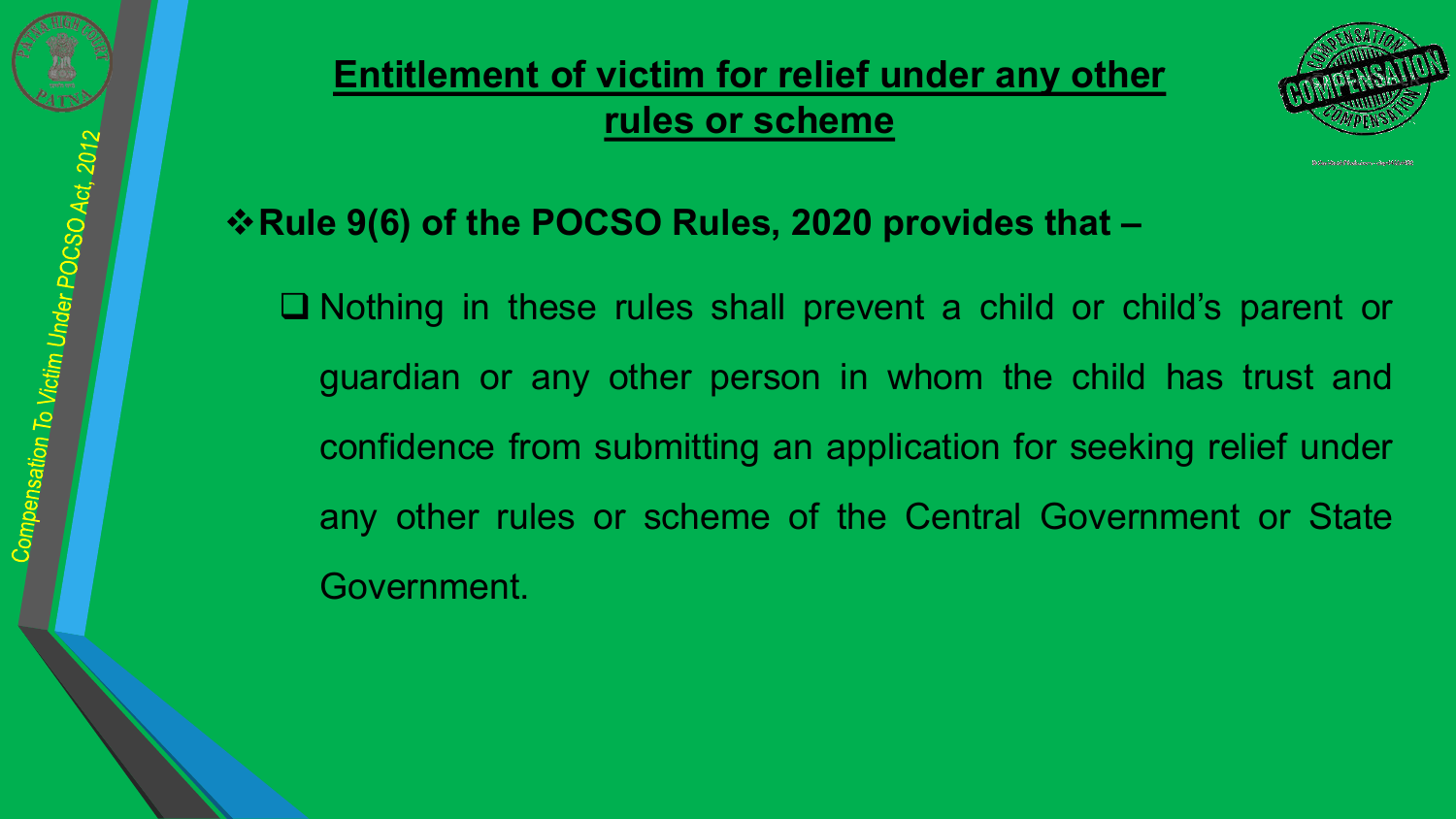



# **10. Procedure for imposition of fine and payment thereof.––**

(1) The CWC shall coordinate with the DLSA to ensure that any amount of fine imposed by the Special Court under the Act which is to be paid to the victim, is in fact paid to the child. (2) The CWC will also facilitate any procedure for opening a bank

account, arranging for identity proofs, etc., with the assistance of DCPU and support person.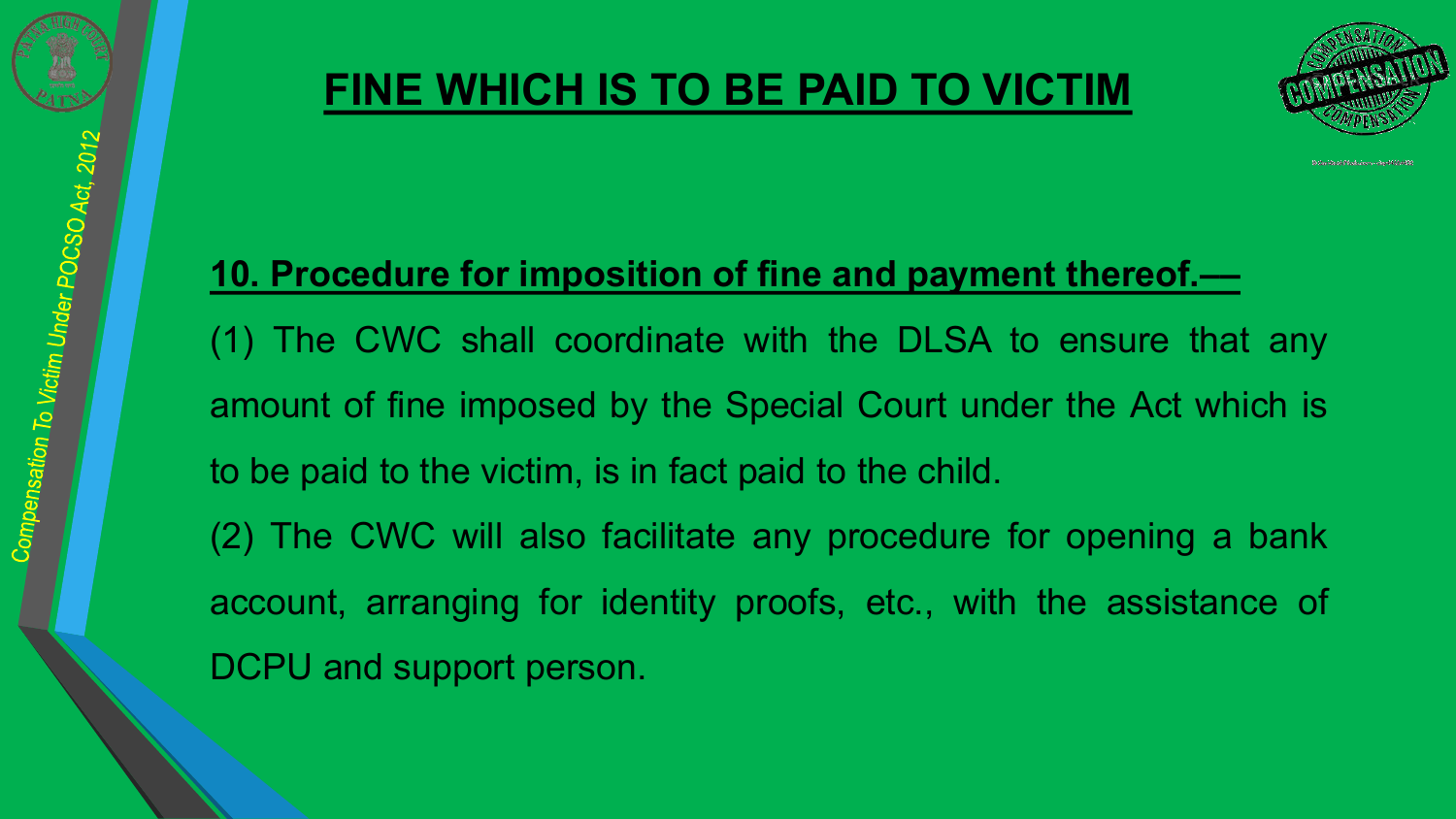### **JUDICIAL MANDATES**



### *Nipun Saxena v. Union of India,* **(2019) 13 SCC 715 : (2019) 4 SCC (Cri) 592 : 2018 SCC OnLine SC 2010.(order dated 05.09.2018).**

- ❑ Hon'ble Supreme Court had considered the issue as to lack of guidelines or a scheme framed for awarding compensation to victims of sexual abuse under the provisions of POCSO Act.
- ❑ The Hon'ble Court Considered the NALSA Compensation Scheme, 2018 and had noted that a Scheme of such nature had not been framed with regards to victims of sexual abuse under the POCSO Act and directed that till such compensation scheme is framed, the NALSA Compensation Scheme would function as a guideline for the Special Court to award Compensation to minor victims of sexual abuse, under Rule 7 of the POCSO Rules, 2012. (Now POCSO Rules, 2020)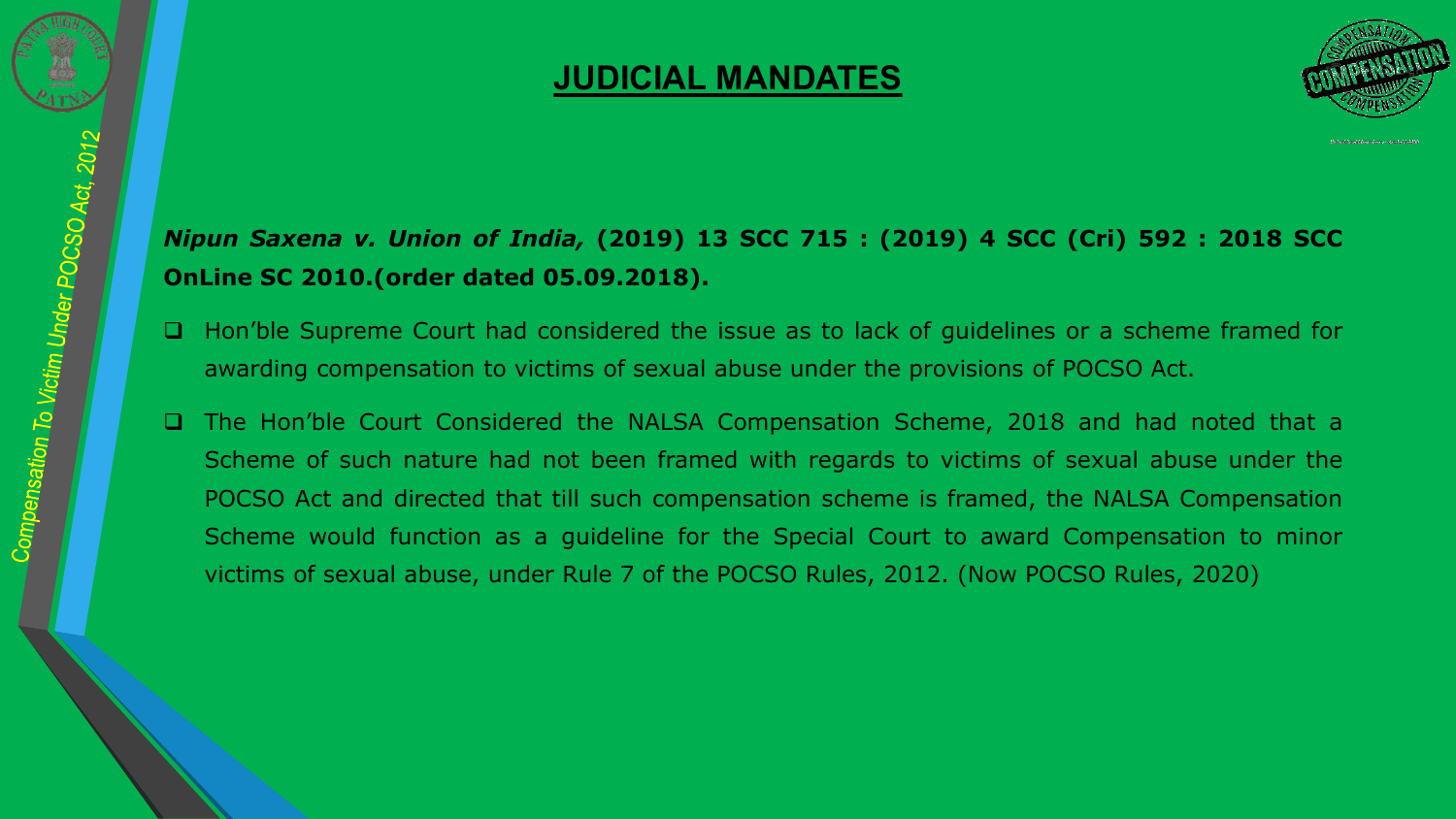

# *Nipun Saxena v. Union of India***, (2019) 2 SCC 703 : (2019) 1 SCC (Cri) 772 : 2018 SCC OnLine SC 2772 at page 722.(Order dated 11.12.2018)**

❑ Adopted the direction given by the Hon'ble Calcutta High Court in **Bijoy case [Bijoy v. State of W.B., 2017 SCC OnLine Cal 417 : 2017 Cri LJ 3893]** and made it Annexure –I of the Judgment.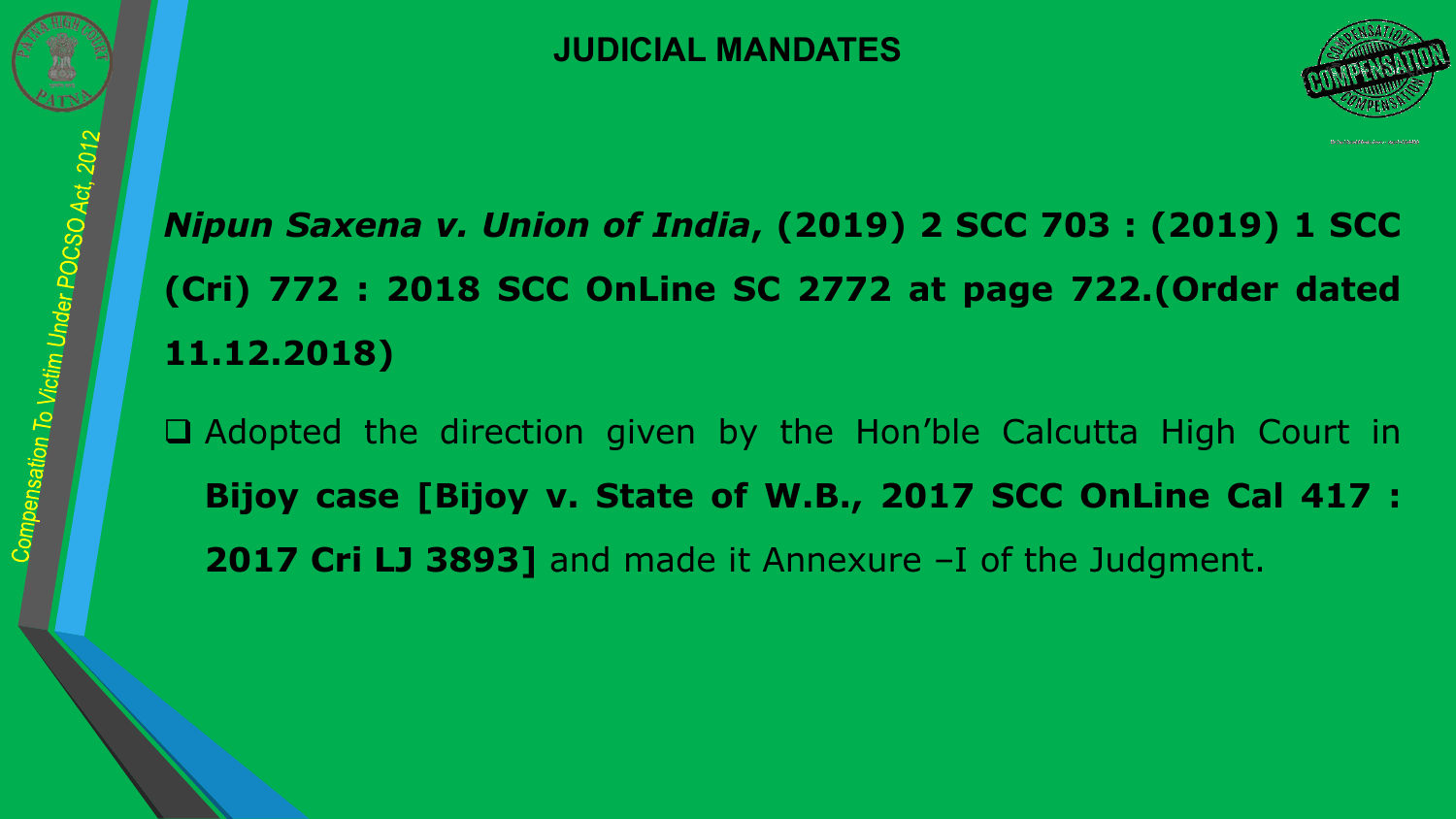

## **JUDICIAL MANDATES**



The Direction relating to the compensation under the POCSO Act, 2012 issued by the Calcutta High Court in the case of **Bijoy v. State of West Bengal (2017 Cri.L.J.3893)** are:

- ❖ The Special Court upon receipt of information as to commission of any offence under the Act by registration of FIR shall *on his own or on the application of the victim make enquiry as to the immediate needs of the child for relief or rehabilitation* and upon giving an opportunity of hearing to the State and other affected parties including the victim *pass appropriate order for interim compensation and/or rehabilitation of the child*.
- ❖ In conclusion of proceeding, whether the accused is convicted or not, or in cases where the accused has not been traced or had absconded, *the Special Court being satisfied that the victim had suffered loss or injury due to commission of the offence shall award just and reasonable compensation in favour of the victim*.
- ❖ The quantum of the compensation shall be fixed taking into consideration the loss and injury suffered by the victim and other related factors as laid down in Rule 7(3) of the Protection of Children from Sexual Offences Rules, 2012 and shall not be restricted to the minimum amounts prescribed in the Victim Compensation Fund.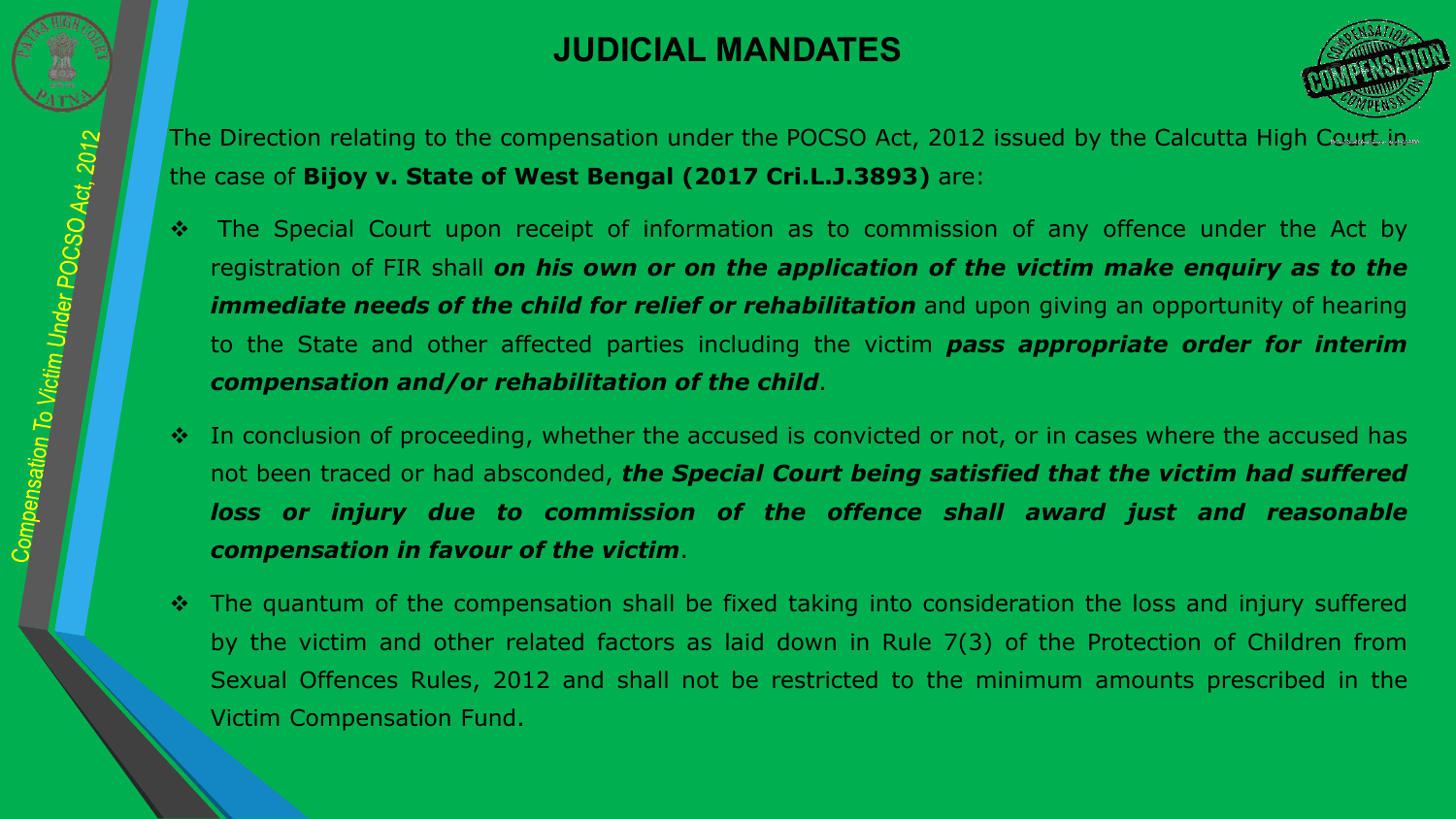

## **JUDICIAL MANDATES**



The Direction relating to the compensation under the POCSO Act, 2012 issued by the Calcutta High Court in the case of **Bijoy v. State of West Bengal (2017 Cri.L.J.3893)** are:

- ❖ The interim/final compensation shall be paid either from the Victim Compensation Fund or any other special scheme/fund established under section 357A of the Code of Criminal Procedure, 1973 or any other law for the time being in force through the State Legal Services Authorities or the District Services Authority in whose hands the Fund is entrusted.
- ❖ If the **Court declines to pass interim or final compensation** in the instant case *it shall record its reasons for not doing so*. The interim compensation, so paid, shall be adjusted with final compensation, if any, awarded by the Special Court in conclusion of trial in terms of section 33(8) of the Act.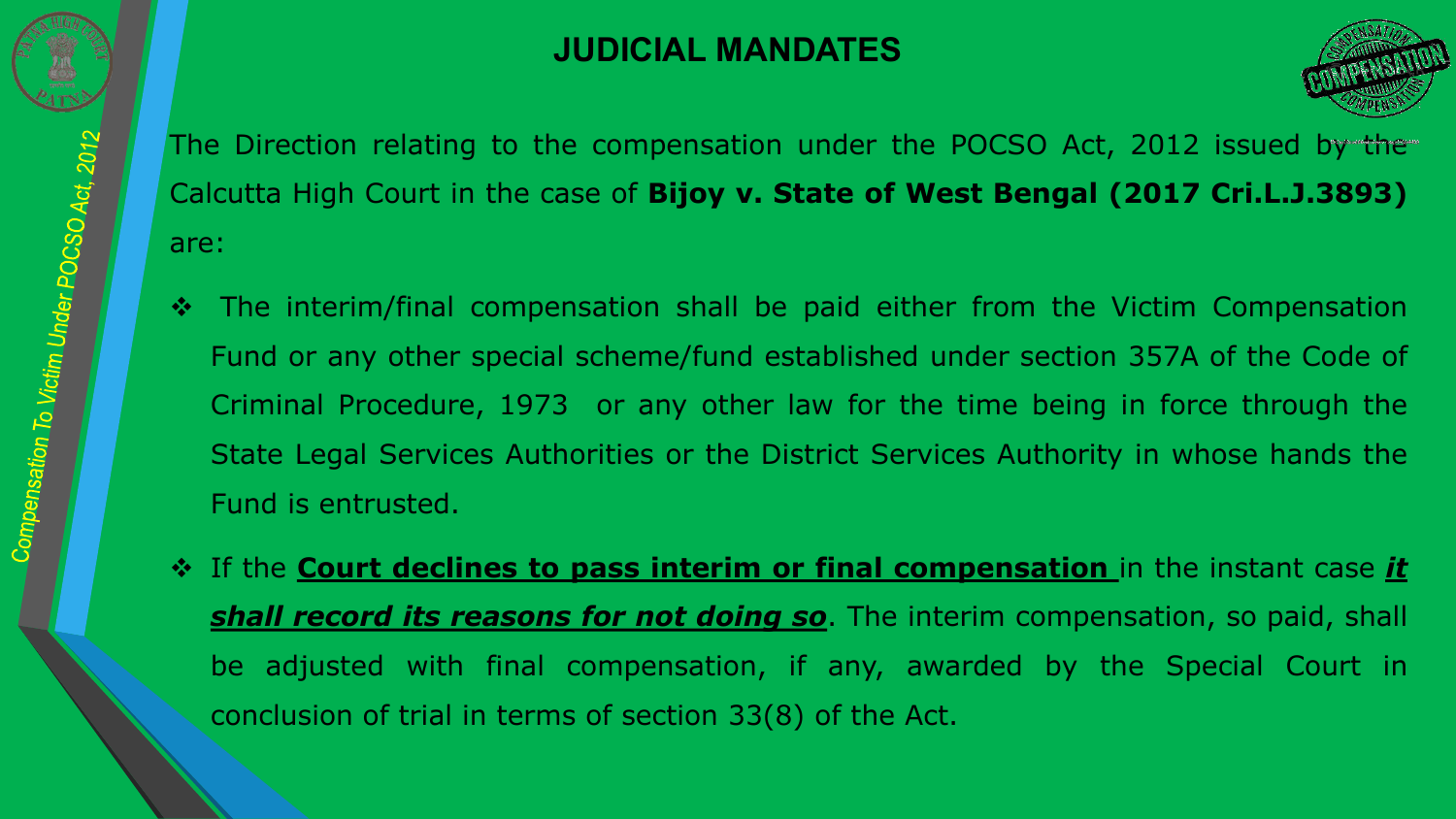

## **VICTIM COMPENSATION SCHEMES IN BIHAR**



- ◆ The First Victim Compensation Scheme in Bihar was framed in the Year 2011 under section 357A of the Cr.P.C. in the light of direction of the Supreme Court in the Case of Laxmi(minor), known as "**Bihar Victim Compensation Scheme,2011**".
- ❖ Subsequently, in the light of Observations of the Hon'ble Supreme Court afresh Scheme was framed by the State of Bihar, known as "**Bihar Victim Compensation Scheme,2014**".
- ❖ Pursuant to the Central Victim Compensation Fund(C.V.C.F.) Guidelines 2016 of Home Ministry, Govt. of India the "**Bihar Victim Compensation Scheme,2014**" was amended in July 2018.
- ❖ In Compliance of directions given by the Hon'ble Supreme Court in *Nipun Saxena & Others vs. Union of India & Others,* Civil Writ No. 565/2012, dated 10.05.2018, the "**Bihar Victim Compensation Scheme, 2014**" was again amended in July 2019 and a separate Chapter as Part II has been added as "**The Compensation Scheme for Women Victims/Survivors of Sexual Assault/Other Crimes, 2019.**"
- ❖ The 'Explanation' attached to Rule 18 of this newly added Chapter specifically provides that "*It is clarified that this chapter does not apply to minor victim under POCSO Act, 2012 and Rules(7) of the POCSO Rules, 2012.*"[Now Rule 9 of the POCSO Rules, 2020]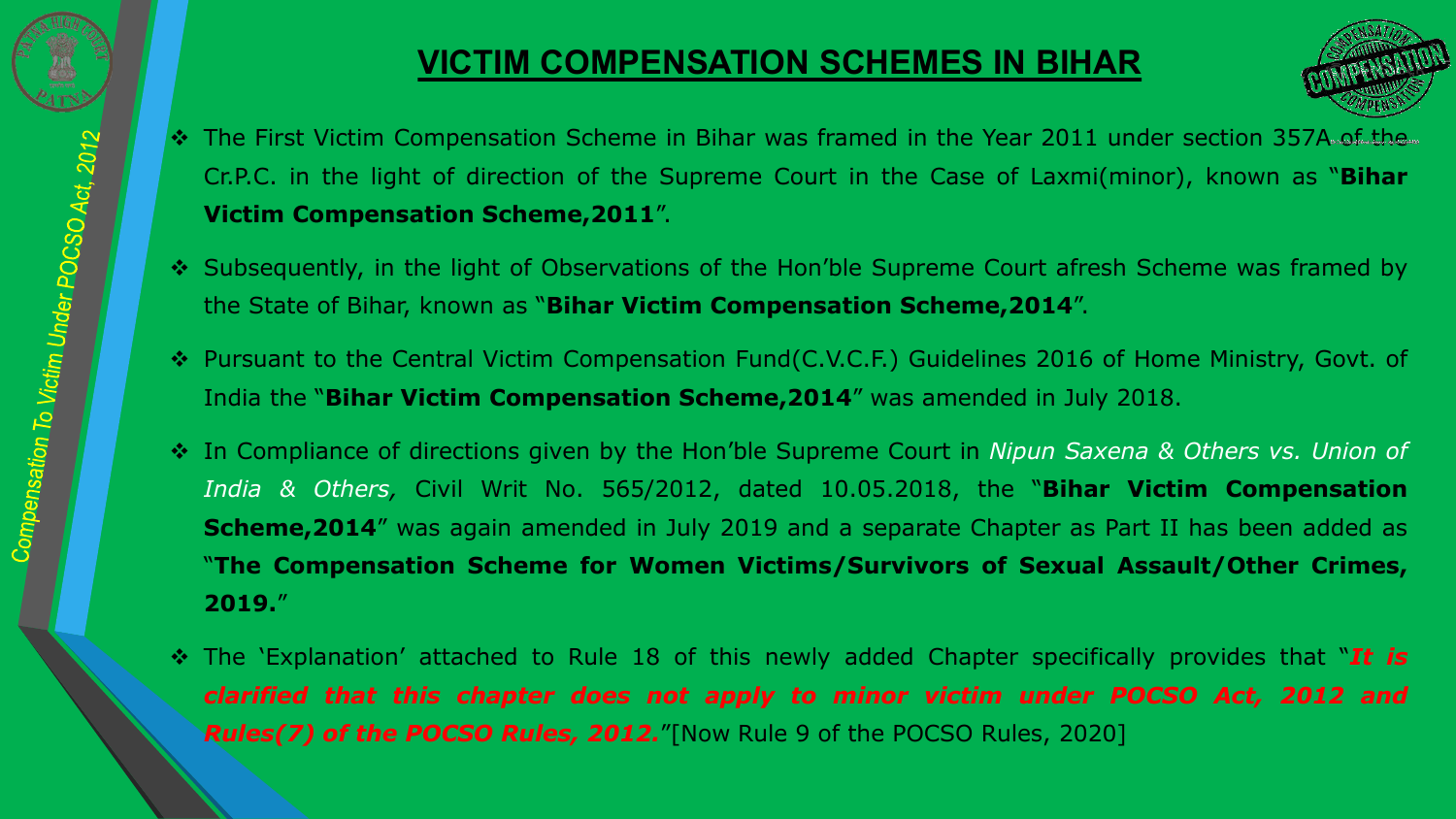

### **VICTIM COMPENSATION SCHEMES IN BIHAR**



#### **Who Will Fix the Quantum of Compensation?**

- ❖ **SPECIAL COURT OR DLSA**
- ❖ Hon'ble Karnataka High Court in Criminal Revision Petition No. 306 of 2018, dated 02nd January 2020 [**Karnataka State** Legal Services Authority vs. State of Karnataka and Others] held that "Trial Court has no power to fix the *quantum of Compensation under the POCSO Act or Under Section 357-A of Cr.P.C. and the Karnataka Victim Compensation Scheme, 2011*."
- ❖ Hon'ble Delhi High Court in Writ Petition (Crl.) 3244/2019, dated 15th June 2020 [**Mother Minor Victim No. 1 & 2 vs** State and Othrs.] held that "It is well settled that every statutory power is also coupled with the duty to exercise it. In view of the express provisions of Section 33(8) of the POCSO Act and Rule 7 of the said Rules (Rule 9 of the Protection of Children from Sexual Offences Rules, 2020 as is currently in force), the duty to award compensation in appropriate cases has been conferred on the Special Court and therefore, it is incumbent on the Special Court to pass necessary orders for compensation/interim compensation in appropriate cases. It is not open for the Special Court to delegate the said power and direct the concerned Legal Services Authority to examine any claim for compensation payable to a minor victim of an offence punishable under the POCSO Act."
- \* The Hon'ble Delhi High Court also upheld the quantum of Interim Compensation to the Tune of Rs. 50,000/- as fixed by the Special **POCSO Court, Delhi.**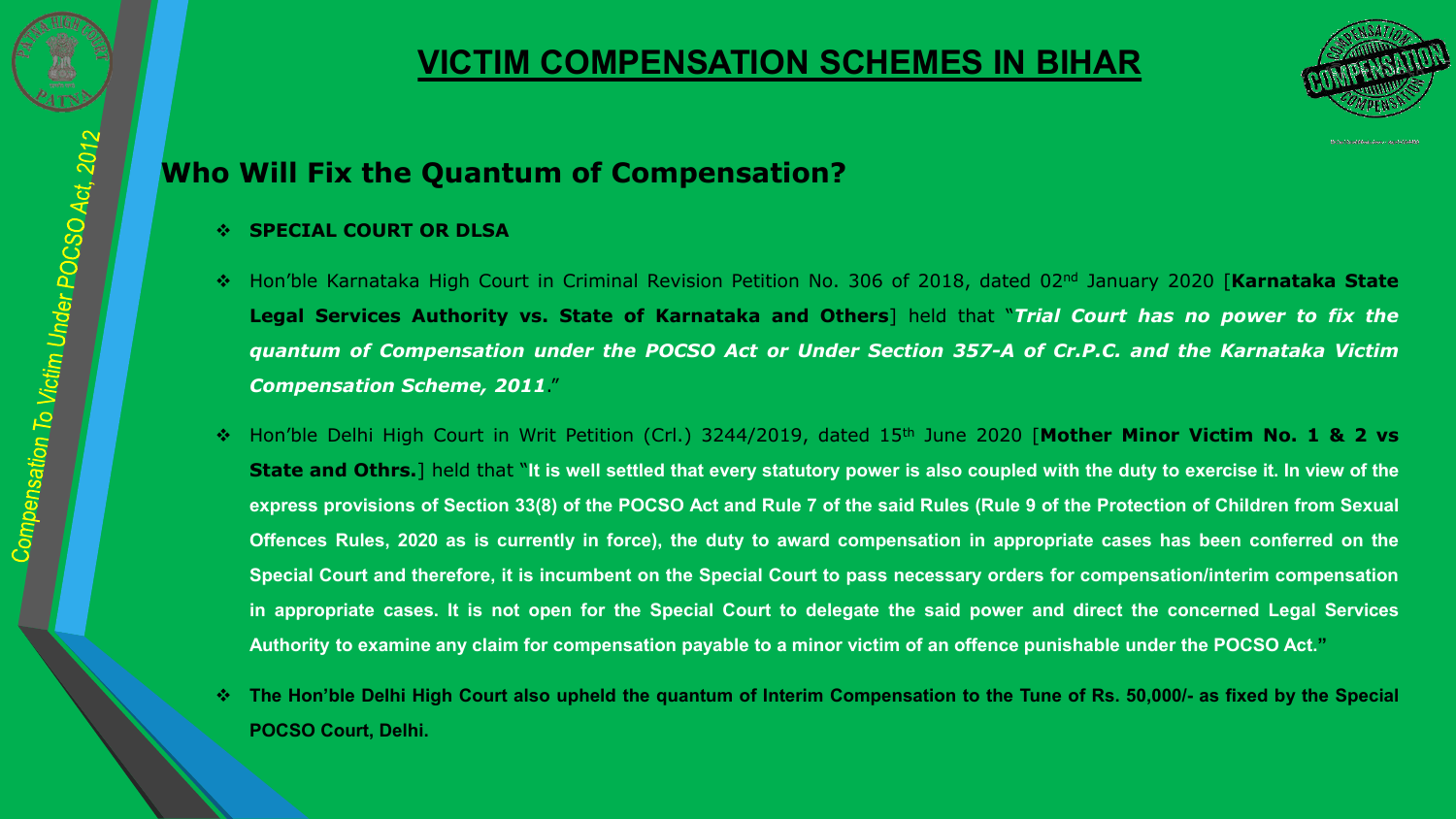

#### **Who Will Fix the Quantum of Compensation?**

#### **Bijoy v. State of West Bengal (2017 Cri.L.J.3893):**

- ❖ The Special Court upon receipt of information as to commission of any offence under the Act by registration of FIR shall *on his own or on the application of the victim make enquiry as to the immediate needs of the child for relief or rehabilitation* and upon giving an opportunity of hearing to the State and other affected parties including the victim *pass appropriate order for interim compensation and/or rehabilitation of the child*.
- ❖ In conclusion of proceeding, whether the accused is convicted or not, or in cases where the accused has not been traced or had absconded, *the Special Court being satisfied that the victim had suffered loss or injury due to commission of the offence shall award just and reasonable compensation in favour of the victim*.
- ❖ **The quantum of the compensation shall be fixed taking into consideration the loss and injury suffered by the victim and other related factors as laid down in Rule 7(3) of the Protection of Children from Sexual Offences Rules, 2012 and shall not be restricted to the minimum amounts prescribed in the Victim Compensation Fund**.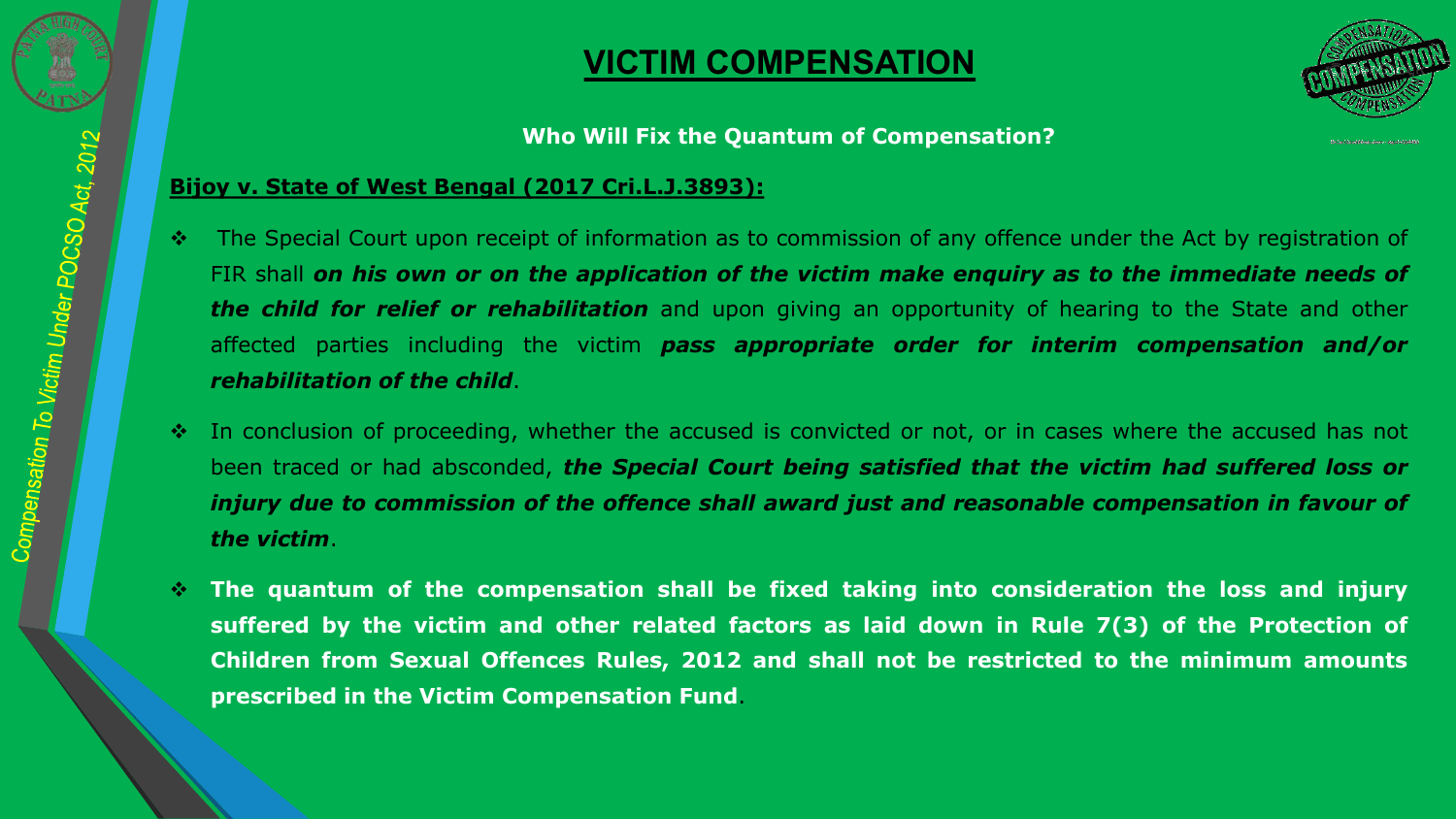### **VICTIM COMPENSATION**



#### **Whether Multiple Applications for Interim Compensation can be made?**

- 
- ❖ Hon'ble Delhi High Court in Writ Petition (Crl.) 3244/2019, dated 15th June 2020 [**Mother Minor Victim No. 1 & 2 vs State and Othrs.**] held that:
	- Although Sub Rule (1) of Rule 7 of the said Rules (and in Sub-rule (1) of Rule 9 of the Protection of Children from **Sexual Offences Rules, 2020) does not indicate that multiple applications for interim compensation can be made; nonetheless, since the said provision for compensation is a beneficial provision, the same must be considered liberally.**
	- So since there is no express bar which restricts the Special Courts to grant interim compensation only once, an application for further interim compensation can be considered by the Learned. ASJ, provided there are sufficient **grounds for seeking further interim compensation. Needless to state that any further interim compensation** awarded would also be liable to be adjusted with the compensation as awarded at the final stage as postulated in Sub-rule (1) of Rule 7 of the said Rules (and in Sub-rule (1) of Rule 9 of the Protection of Children from Sexual **Offences Rules, 2020)**